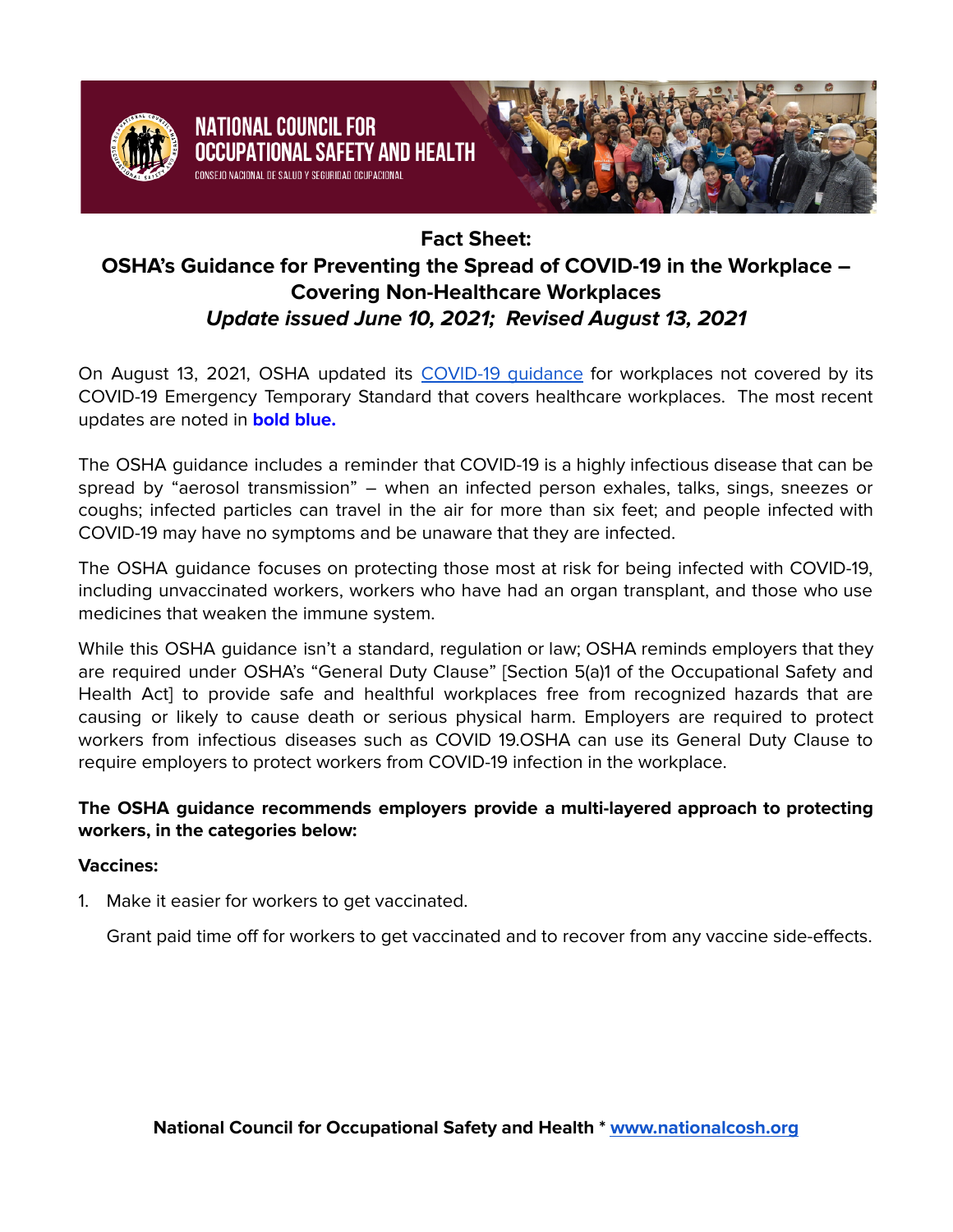#### **Workers who are infected, have symptoms, or have had close contacts with someone with COVID-19**

2. Instruct workers who are infected, or have COVID-19 symptoms and unvaccinated workers who have had close contact with someone who tested positive for the virus to stay home from work.

Eliminate policies that punish workers who stay home or encourage workers to come to work sick.

OSHA notes that the American Rescue Plan Act provides tax credits to employers that have paid time off for workers who are infected, or have COVID-19 symptoms and unvaccinated workers who have had close contact with someone who tested positive for the virus to stay home from work (until September 30, 2021).

#### **Physical Distancing**

3. Keep people, both workers and customers, at least 6 feet apart if they are unvaccinated or otherwise at-risk.

Limit the number of at-risk workers working together by using telework, staggering shifts, delivering services remotely, or holding meetings on Zoom.

Install plastic shields or other barriers when people can't keep 6 feet apart, but do so without harming enhanced ventilation.

#### **Face Coverings**

4. Have workers wear face coverings or surgical masks if they are working indoors and not vaccinated. **Fully vaccinated people should wear masks in public indoor settings in areas o[f](https://covid.cdc.gov/covid-data-tracker/#county-view) substantial or high [transmission](https://covid.cdc.gov/covid-data-tracker/#county-view); fully vaccinated people may choose to wear masks in these settings regardless of community level of transmission..** OSHA recommends masks with at least two layers of a tightly woven breathable fabric that fit without gaps.

Provide face coverings to unvaccinated or otherwise at-risk workers at no cost to the workers.

If work tasks require a respirator such as an N95, employers must comply with relevant OSHA respiratory protection standards.

Support all workers who choose to wear face coverings or who voluntarily choose to bring and wear their own respirators.

#### **Education and Training**

5. Train workers on the employers' COVID-19 policies in a way the workers understand, in workers' own languages. The training should include: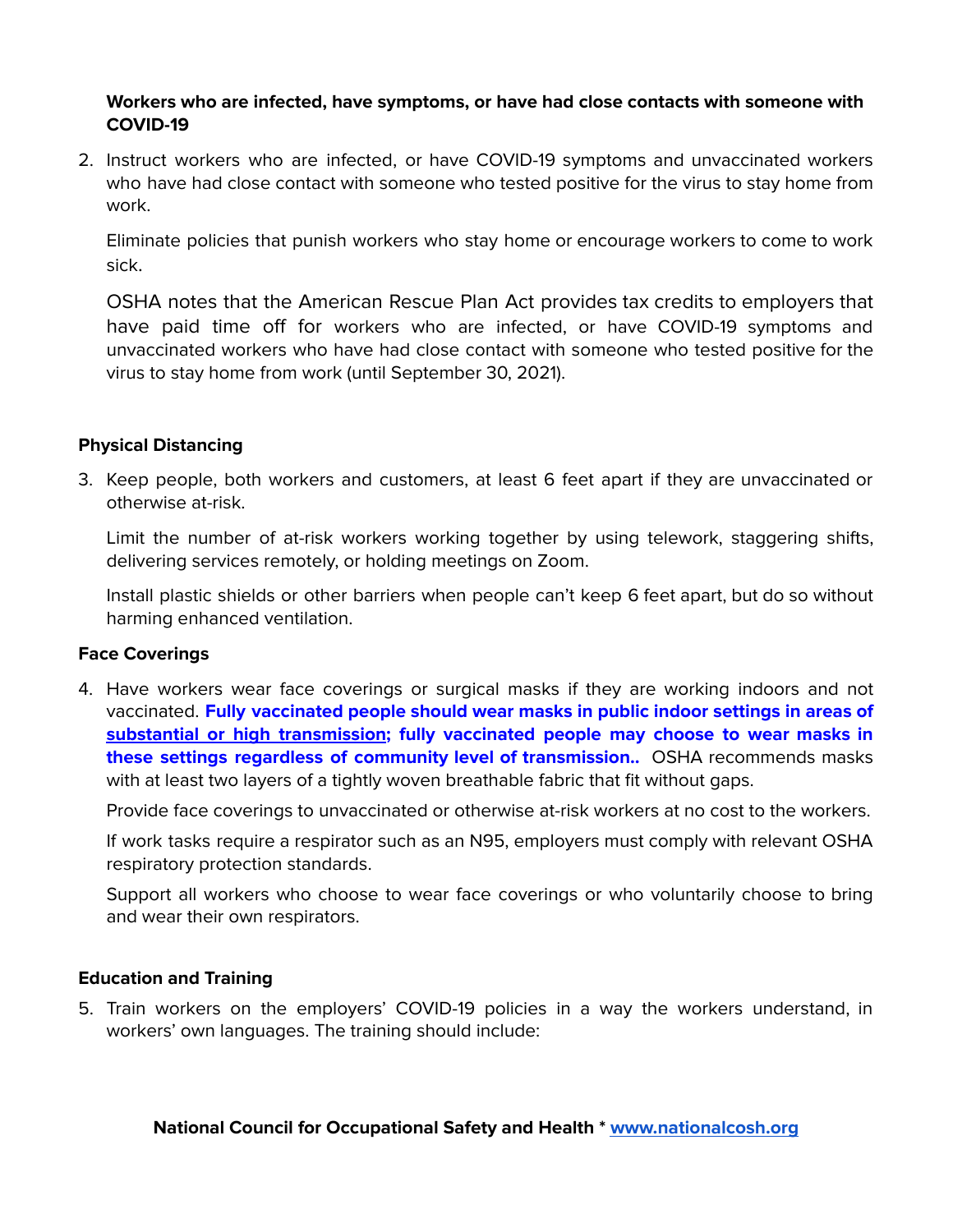- A. Basic facts about COVID-19, including how it is spread and the importance of physical distancing (including remote work), ventilation, vaccination, use of face coverings, and hand hygiene.
- B. The employer's workplace policies to protect workers from COVID-19 hazards.
- C. Human resources policies that relate to COVID-19.
- D. The right to a safe and healthful work environment, whom to contact with questions or concerns about workplace safety and health, and their right to raise workplace safety and health concerns free from retaliation.

#### **Face Coverings For Non-Workers Entering Workplaces**

6. Suggest **or require** unvaccinated customers, visitors, and guests wear face coverings, and that all customers, visitors, or guests wear face coverings in public, indoor settings in areas of substantial or high transmission **(deleted: if there are unvaccinated or otherwise at-risk workers in the workplace,)** and post a notice about this.

#### **Ventilation Systems**

7. Improve ventilation by running building ventilation systems the way the manufacturers designed them, maximize the amount of outside air the systems bring in, increase filtration by using a MERV 13 or higher filter if possible, open windows and doors in building without HVAC systems when conditions allow and consider using portable HEPA air cleaners.

#### **Cleaning/Disinfecting**

8. Perform routine cleaning and disinfection.

#### **Recording/Reporting Work-Related COVID-19 Infections**

9. Record and report COVID-19 work-related infections and deaths on employers' injury and illness logs.

Report outbreaks to health departments as required and support their contact tracing efforts.

Be aware that OSHA prohibits discrimination against workers for speaking out about unsafe working conditions or for reporting an infection or exposure to COVID-19.

#### **Protection for Workers Against Retaliation**

10. Set up an anonymous process for workers to voice concerns about COVID-19-related hazards

Establish policies that prevent retaliation against workers for raising concerns about workplace infection control to an employer, other workers, a government agency, or the public through print, on-line, social or any other media; or against workers who voluntarily provide and wear their own PPE such as respirators.

Notify workers of their rights to a safe and healthful work environment and their rights to be protected against retaliation.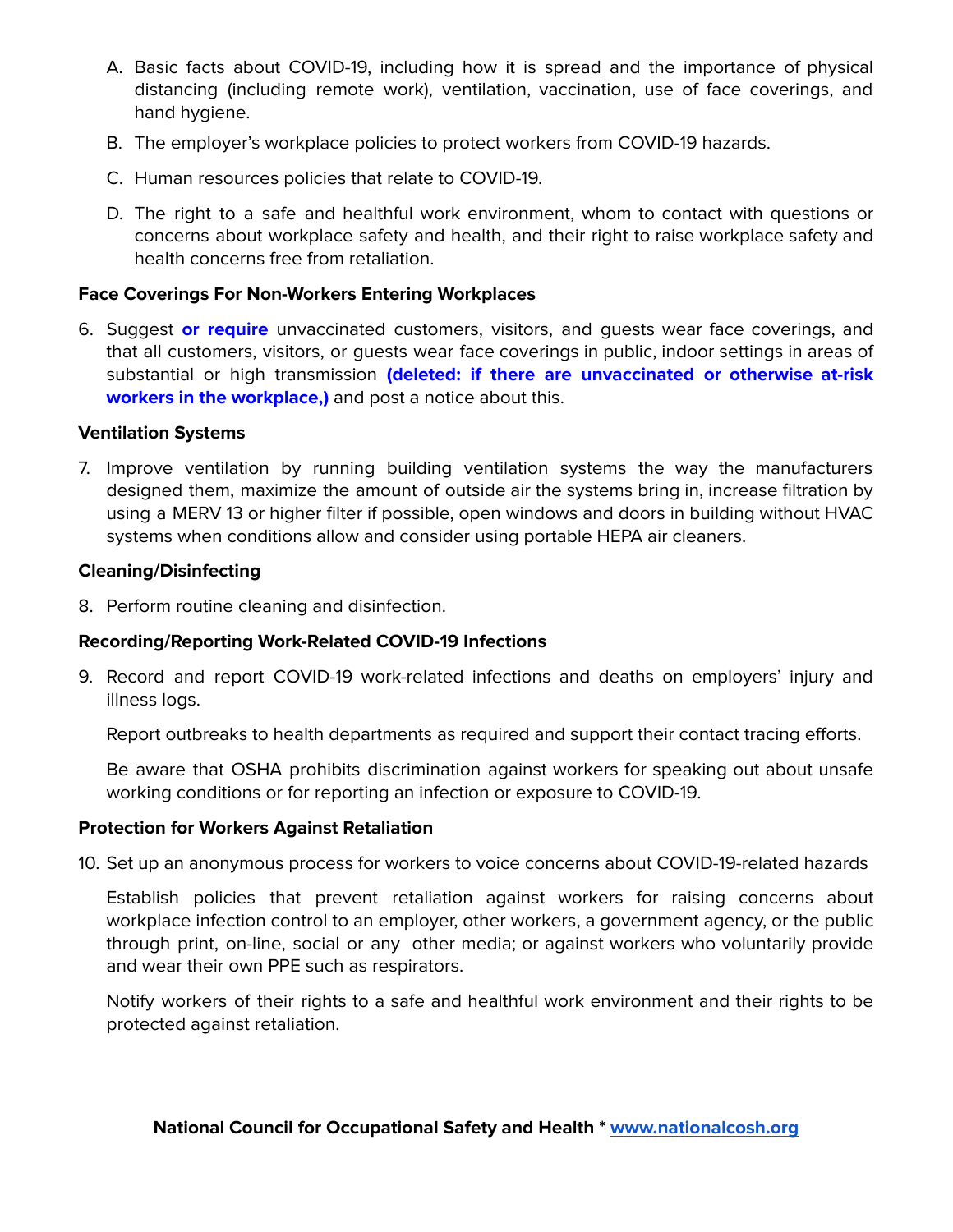#### **Follow Other Related OSHA Standards**

11. Comply with all OSHA standards that relate to protecting workers from infection (such as respiratory protection, sanitation and employee access to medical and exposure records).

## **OSHA also included an Appendix with Additional Recommendations for "High Risk" Workplaces.**

"High Risk" workplaces include manufacturing, meat and poultry-processing, large retail and grocery stores and seafood processing where unvaccinated workers are present.

Employers in these workplaces should implement all of the recommendations above, and take the following additional steps:

- Stagger break times or provide temporary break areas and restrooms to make sure workers are at least 6 feet apart.
- Stagger the times that workers arrive at and leave work so workers can stay apart in the parking lot, locker rooms and time clocks
- Provide signs and other visual clues for staying at least 6 feet apart
- Improve ventilation
- For assembly lines and food processing facilities: implement proper spacing so workers aren't working next to or across from each other, or use appropriate barriers if proper spacing is not possible.
- For retail workplaces:
	- o Suggest **or require** masks for (**deleted: unvaccinated**) customers
	- o Maintain physical distancing between customers and workers (or use barriers if distancing is not possible)
	- o Move payment terminals/credit card readers farther away from workers
	- o Schedule stocking activities in off-peak or after-hours.
- For workers traveling to and from work in employer-provided buses and vans:
	- o Notify workers of the risks
	- o Limit the number of workers in each vehicle
	- o Make sure unvaccinated or other at-risk workers in vehicles wear face coverings.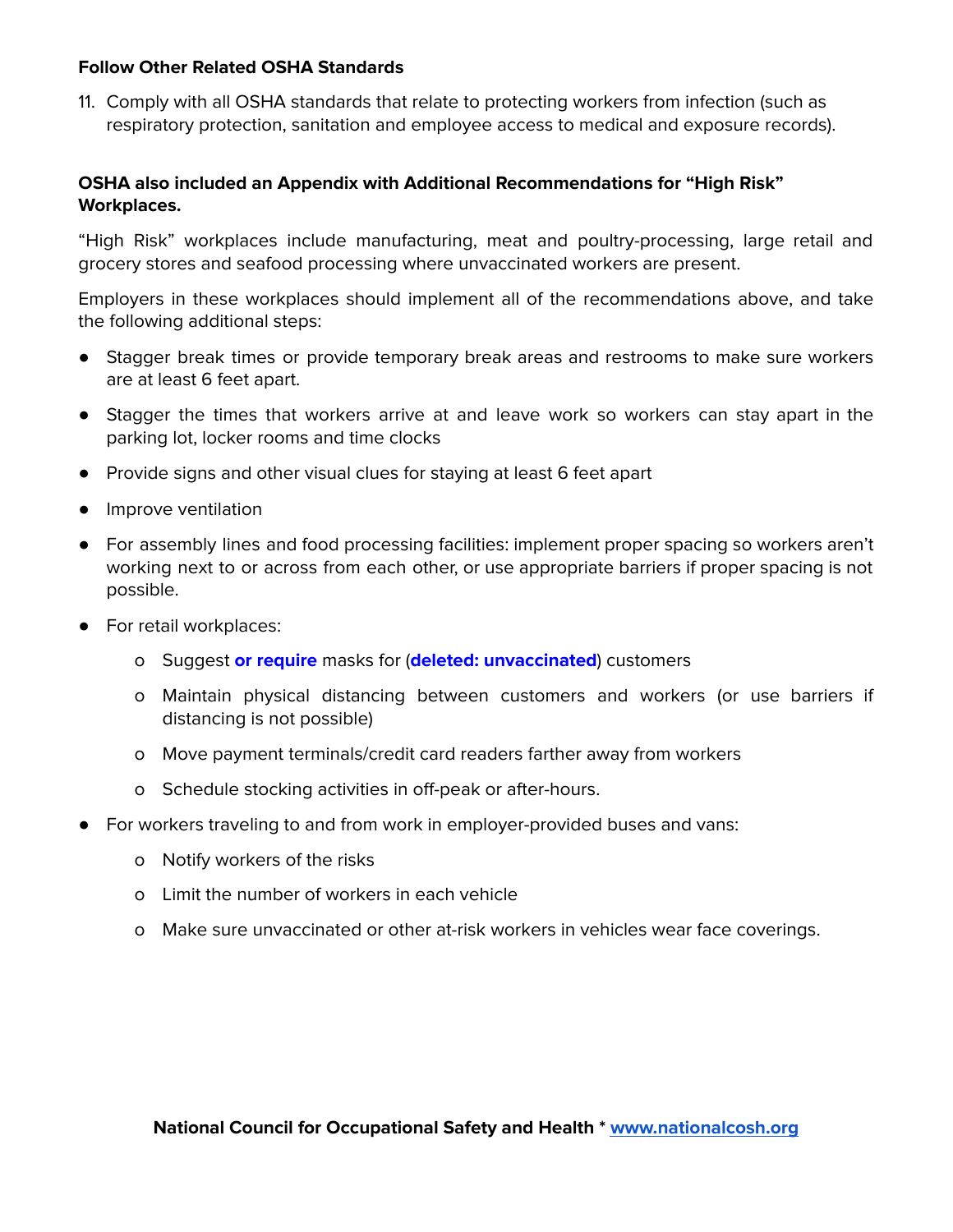### **Additional protections to demand from your employer**

Employers are required by law to provide safe and healthy workplaces. Employers can better protect workers if they follow these additional recommendations.

- 1. Provide paid time off to workers who have COVID, unvaccinated workers who have had close contact with someone who tested positive for the virus that causes COVID, or have COVID symptoms.
- 2. Change any policies that encourage sick workers to come to work.
- 3. Use effective training techniques, allow questions and answers and repeat the training as needed. All workers should be trained including managers and supervisors. Employers should make sure workers understand the training.
- 4. Require all non-vaccinated visitors, customers and contractors to wear masks when they are on the jobsite. Employers should post signs about the requirement at every entrance. Proof of vaccination must be verified.
- 5. Along with vaccinations and respirators, good ventilation is key to prevention. But very few buildings have ventilation systems that are adequate to protect anyone from the SARS-CoV-2 virus. However, often there are minor changes that would improve them.

The fundamentals of good ventilation are non-contaminated air and plenty of it. To get non-contaminated air you either take it from outside or you do a good job of filtering the air. Outside air won't have the virus in any significant concentration unless it is being drawn from an area close to where people congregate. Most building air intakes are high up on a wall or on a roof. But you need to make sure! Unfortunately, outside air needs to be heated and cooled. That uses energy and costs money. So, buildings generally recirculate most of the air. In fact, the recirculating equipment is called an economizer. During COVID the economizer should be set to bring in as much outside air as possible. In addition to bringing in outside air, the other tool is filtering the recirculated air. Many buildings use filters that not effective enough to capture small virus particles. Those filters are designed to protect the ventilation equipment. Filters are rated MERV 1-20. (MERV stands for minimum efficiency reporting values). Recommended filters are rated MERV 13 and above capture significant amounts of viruses. The highest rated filter should be used to provide the most protection possible. If the employer claims they cannot use MERV 13 or higher, demand they show documentation from the equipment supplier that the system can't use the recommended protective filtration.

It's important to get enough clean air: A person with COVID 19 releases virus particles with every breath. The ventilation system has to wash them out of the workplace.